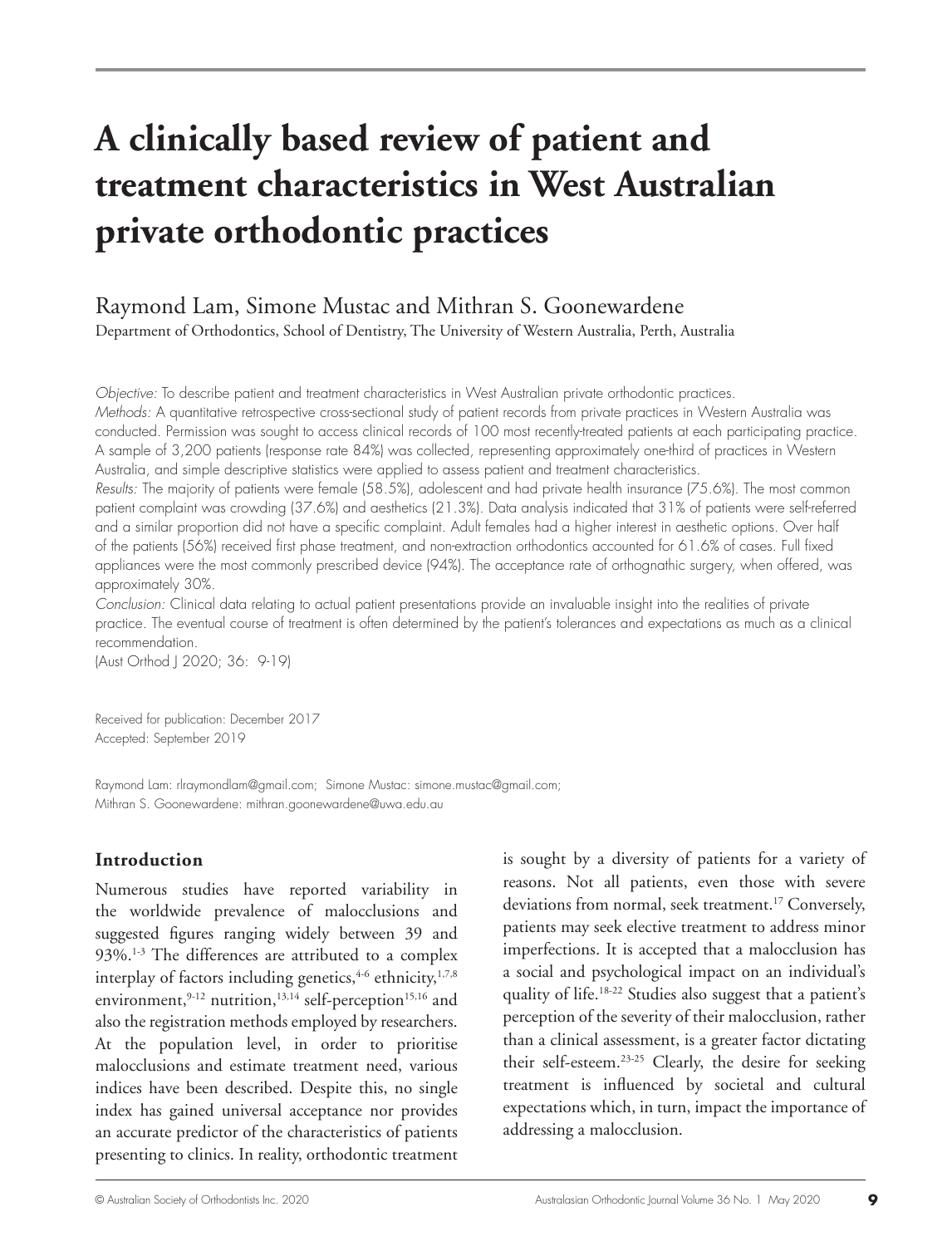As a result, significant disagreement between the reporting of findings is found. For example, socioeconomic status (SES) is often considered in population-based research in which a number of studies associate lower SES with diminished utilisation of orthodontic care.26-29 However, this finding was not universally reported, with several studies, including an Australian-based investigation, concluding that SES did not account for any substantial variability in those seeking treatment.<sup>30,31</sup> In other aspects, differences in the prevalence and self-perception of a malocclusion have not been consistently identified between ethnic groups.15,32,33 Most studies report a gender bias favouring females, who are also reported to seek treatment for milder occlusal issues.<sup>34-36</sup> In Australia, the results are mixed and highlighted by a study that focussed on 13-year-old adolescent children and reported that males were more likely to seek treatment.<sup>30</sup> However, research by Spencer et al. indicated that females were more likely to receive treatment in a cohort of similar age.37 Specific studies related to the jurisdiction in question are therefore needed, as the applicability of research to the local profession is questionable.

An appreciation of the characteristics of patients who present to orthodontic clinics seeking care would appear worthwhile. Large data sets relating to the demand for different types of orthodontic treatments and the characteristics of those patients are rarely published. Available information has largely been sourced from population-based surveys or school/government-based studies.29 There is a paucity of information related to private orthodontic practices, where the majority of treatment occurs. Estimating the need for treatment by various methods and indices does not necessarily correlate with the acceptance of care and so a clinicallybased review of patient and treatment characteristics is essential. It is foreseen that relevant information could improve service delivery, ensuring appropriate funding and scheduling, appropriate workforce planning and tailored teaching. Governments would be able to develop targeted policies and programs from an informed position. Ultimately, this would enable the local profession to best serve their community and patients. Unfortunately, there is no meaningful study in Australia that explores this detail to the extent required.

In a clinically-based study of patient and treatment characteristics, particular metrics provide useful insight

into the provision of orthodontic care. According to gender, there is a level of sexual dimorphism in craniofacial parameters related to malocclusions.38-40 Males with Class III characteristics present with significantly different dimensions in the maxilla, mandible and anterior facial heights when compared with females.<sup>38</sup> The age of the patient has important physical and psychological implications. Children and adolescents are most sensitive to a variety of social impacts such as acceptance and appearance, which affects their psychological development, social skills and possibly their education and life choices.<sup>41,42</sup> Adult patients are self-motivated, more compliant, have the financial means to explore various treatments and place a higher emphasis on aesthetics and/or require comprehensive rehabilitation.<sup>43-46</sup> However, adults respond differently to treatment due to limitations in growth and physiological changes in maturing tissues.

SES of patients and the attainment of private health insurance (~55% of Australians) may impact on the affordability and acceptance of treatment plans.  $47-49$ Patients may accept limitations in which cost, recovery or aesthetics during treatment may be a factor. In addition, patients are often reluctant and apprehensive to undergo orthognathic surgery for severe skeletal malocclusions. It is important for the orthodontic and oral/maxillofacial surgical profession to appreciate the demand for surgery as it impacts on scheduling and the emphasis of professional development. In other areas, there is limited data assessing referral patterns to orthodontic practices in Australia. Early interceptive or first phase treatment to address factors impeding arch development and jaw growth has been applied differentially by orthodontists.<sup>50,51</sup> There are reported differences between jurisdiction and orthodontists' experience but these aspects have not been explored in the Australian setting.<sup>52,53</sup> These typify relevant clinical considerations that can assist in assessing and appreciating the demand for orthodontic care and the types of patients seeking treatment.

The purpose of the present study is to describe patient and treatment characteristics in West Australian private orthodontic practices.

# **Methods**

Ethics approval for the study was obtained from the Human Research Ethics Committee from The University of Western Australia.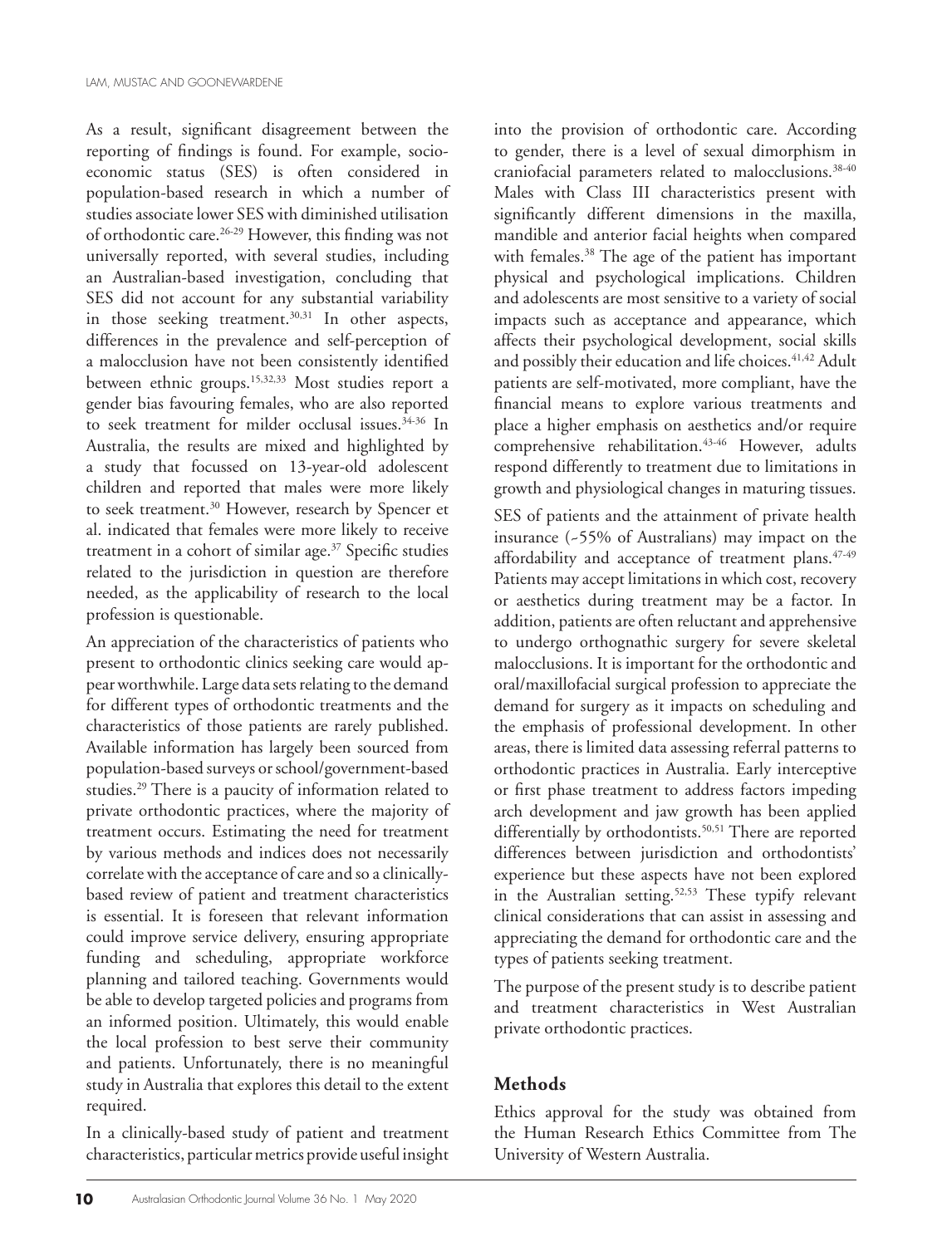The present quantitative study consisted of a retrospective cross-sectional analysis of private practice records from orthodontic practices throughout Western Australia. An invitation letter detailing the aim, method and contact details of the involved researchers was sent to a random sample of private practices throughout Western Australia. This was followed by email or phone contact seeking permission to access clinical records of the 100 most recent patients attending each practice.

A designated researcher visited each practice to view clinical records (treatment notes and management plan, radiographs, letters and photographs) and collected pertinent data relating to patient and treatment characteristics. Data included:

- Age, postcode, date of birth, ethnicity and gender of each patient
- The presence of private health insurance
- Presenting complaint and referral source
- The type of dental malocclusion and the degree of irregularity
- Multidisciplinary treatment with other specialists/ dentists inclusive of orthognathic surgery or surgical exposure
- Whether early or first phase treatment was performed
- Type of removable or fixed appliance
- Extraction or non-extraction orthodontics

Other than being examined and having a treatment plan, no other exclusion criteria were considered. Patients of all ages and treatment modalities inclusive of interceptive, two phase, orthognathic, surveillance and no treatment were included in the clinical sample. A sample of 3,200 patients were therefore collected from the orthodontic practices in Western Australia. Specifically, 22 out of 26 practices agreed to partake in the study, representing a response rate of 84%. These practices were visited during the period 2015–2017

for data collection. The sample included patients from metropolitan, rural, interstate or overseas regions either for the continuation of treatment or a single repair/adjustment visit. Data were de-identified and numerically coded into a secured computer, which was kept in the Department of Orthodontics for the duration of the study. Each variable considered was recorded as indicated in the clinical notes without limiting each response. For example, it was not uncommon for a patient to have multiple presenting complaints that were recorded during data collation. Access to the data was restricted to the research team.

The data were managed under Microsoft Excel 2013 (Microsoft Corp, WA, USA) applying simple statistics using IBM SPSS version 23. Pearson's chi-square test was considered for some relationships with the level of significance set at 5% ( $p < 0.05$ ).

# **Results**

# *Patient characteristics*

Data were available for 3,200 patients and a summary of their personal details is outlined in Table I. The majority of patients were female, Caucasian, adolescent and had private health insurance. Few Indigenous Australians received orthodontic treatment. As shown in Figure 1, the majority of treatment was skewed towards the pre-adolescent and adolescent age group. However, adults comprised almost a third of the patients who presented.

As demonstrated in Figure 2, the most common presenting complaint from patients was crowding (37.6%), followed by a desire for improved aesthetics (21.3%) and obvious spacing (3.6%). Approximately a third (31.4%) of patients did not have a specific complaint noted in their clinical documentation. This may be related to recommendations made by the treating clinician to seek orthodontic care either as part of general dentistry or when it was considered that orthodontic consultation/intervention may be

Table I. Patient demographic characteristics. Outlining age, insurance and ethnicity of patients presenting for treatment.

| Age                         | Minimum            | Median<br>14   | Maximum               | Average<br>18         | $>18$ Years<br>913 (28.5%) | $\epsilon$ 18 Years<br>2287 (71.5%) |                    |                 |
|-----------------------------|--------------------|----------------|-----------------------|-----------------------|----------------------------|-------------------------------------|--------------------|-----------------|
| Private health<br>Insurance | Yes<br>7.5 6%      | No<br>24.4%    |                       |                       |                            |                                     |                    |                 |
| Ethnicity                   | Caucasian<br>72.4% | Asian<br>11.5% | <i>Indian</i><br>.59% | Mediterranean<br>7.5% | Middle Eastern<br>$1.1\%$  | African<br>O 7%                     | Aboriginal<br>0.3% | Spanish<br>0.5% |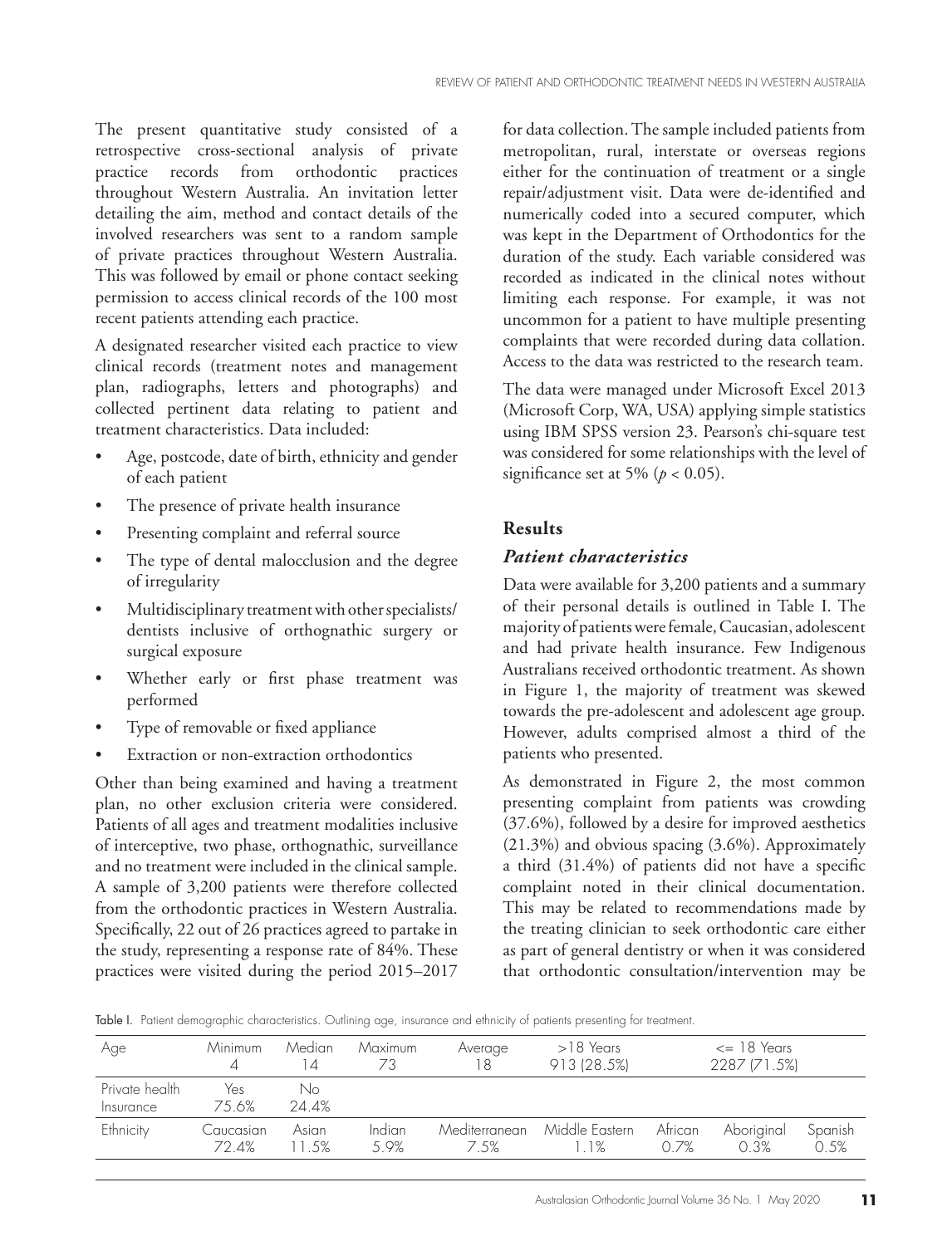

Figure 1. Age distribution showing the proportion of each gender within an arbitrary selected age range.



**Figure 2.** Tally of patient complaint(s), which also considers more than one complaint from a particular patient if indicated in their clinical records. *Dental recommendation at exam* relates to referrals to orthodontists when a malocclusion was identified by the examining clinician.

warranted. This was most obvious in the publically funded School Dental Service, in which approximately half of the referrals were made without a specific complaint from the patient. A continuation of cases represented about 5% of patient complaints and, where documentation allowed such a determination, approximately two-thirds of continuation cases were due to locality (interstate/overseas/convenience) and the remainder represented patients seeking further treatment due to relapse. Approximately 18% of adult patients had a course of previous orthodontic treatment. Other complaints not specifically categorised in the table included difficulty with oral hygiene, airway related issues and function.

# *Clinician referral characteristics* 1

As expected, a majority of orthodontic referrals were made by general dentists (42.5%). However, approximately 31% of patients (including walk-in)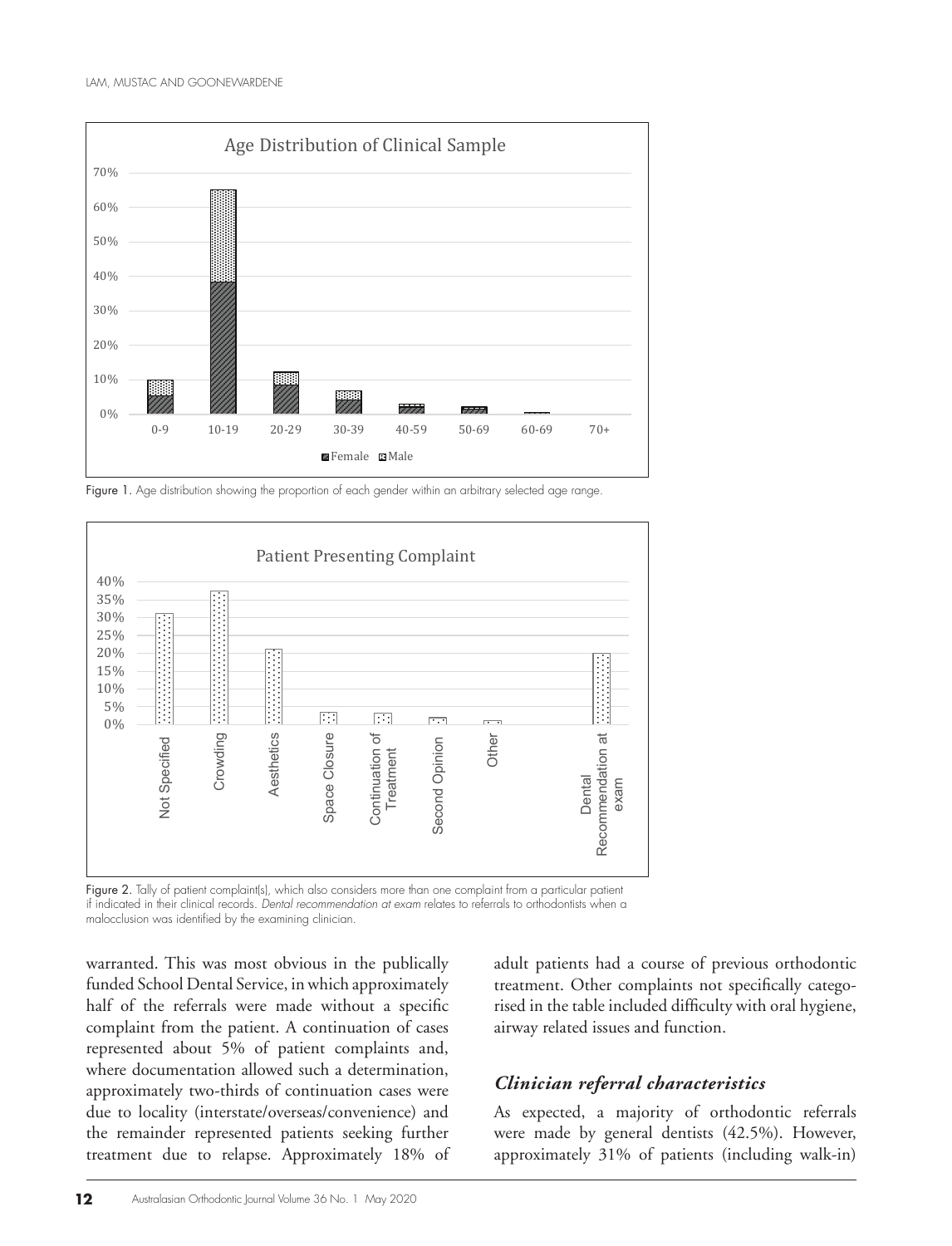presented to the orthodontist without a referral or having been seen by a dental clinician. Of these, less than 1% of requests were inappropriate or outside the scope of orthodontic treatment.

As shown in Figure 3, the most common reason for referral was crowding (44%), a Class II malocclusion (30%), a malocclusion specifically relating to an increased overjet (17%) and cross-bite (14%). Approximately 8% requested an orthodontic consultation without a specific reason. Many referrals had more than one specific complaint.

# *Characteristics of presenting malocclusions*

Summaries of the occlusal characteristics of the sample are shown in Tables II and III. An Angle Class II Division 1 malocclusion was most frequently observed. At presentation, 26.8% of patients had one or more missing teeth. The most common were third molars (23%) followed by the second premolar (4.2%), lateral incisors (3.9%) and the first premolar (3.2%). This includes teeth lost through previous dental history either through prophylactic removal of wisdom teeth, caries, hopeless prognosis or earlier orthodontic treatment. Supernumerary teeth were present in 2.2% of patients.

The most commonly impacted teeth were the third molars (42.4%) followed by the canines (8.2%) and the second premolars 4.5%. The proportion of impacted mandibular third molars was significantly higher than impacted maxillary third molars ( $p \leq$ 0.05). The prevalence of maxillary canine impaction (7.5%) was significantly higher than lower canine (0.6%) impaction (*p* < 0.05).

Other discrepancies involved cross-bites, which were present in 31.5% of the sample, with anterior cross-bite the most common. Approximately 4% of patients exhibited a combination of cross-bites. Open bite malocclusions were seen in 6.5% of the sample, with an anterior open bite the most frequent. Mild to moderate crowding in both the maxilla and mandible represented over two-thirds of presenting patients. When crowding was considered with spacing, approximately 85% of presenting patients had an arch length discrepancy.

A skeletal component associated with the presenting malocclusion based on lateral cephalometric radiographs was randomly analysed in half the sample population. A normal relationship was observed in 35% of cases whilst a retrognathic mandible was identified in 49% of cases but fewer prognathic mandibles at 8%. Therefore, a high proportion of

Table II. Summary of orthodontic discrepancies and patient characteristics by gender.

|                            |                                   | Gender      |       |             |       |       |       |
|----------------------------|-----------------------------------|-------------|-------|-------------|-------|-------|-------|
|                            |                                   | Females     |       | Males       |       | Total |       |
|                            |                                   | $\mathbb N$ | %     | $\mathbb N$ | $\%$  | N     | %     |
| Patient factors            | Number and dental maturity        | 1873        | 58.5% | 1327        |       | 3200  | 41.5% |
| Sagittal<br>Vertical       | Habits                            | 72          | 2.3%  | 54          | 1.7%  | 126   | 4.0%  |
|                            | Class I                           | 701         | 21.9% | 495         | 15.5% | 1196  | 37.4% |
|                            | Class II division 1               | 808         | 25.3% | 549         | 17.2% | 1357  | 42.4% |
|                            | Class II division 2               | 253         | 7.9%  | 172         | 5.4%  | 425   | 13.3% |
|                            | Class III                         | 111         | 3.5%  | 111         | 3.5%  | 222   | 6.9%  |
|                            | Overjet                           | 998         | 31.4% | 737         | 23.2% | 1735  | 54.6% |
|                            | Presence overbite                 | 1270        | 39.9% | 957         | 30.1% | 2227  | 70.0% |
|                            | Presence open bite                | 137         | 4.3%  | 68          | 2.1%  | 205   | 6.4%  |
| Transverse                 | Crossbite                         | 532         | 16.6% | 475         | 14.8% | 1007  | 31.5% |
|                            | Maxillary midline discrepancy     | 419         | 13.1% | 341         | 10.7% | 760   | 23.8% |
|                            | Mandibular midline<br>discrepancy | 857         | 26.8% | 611         | 19.1% | 1468  | 45.9% |
| Arch length<br>discrepancy | Maxilla                           | 1622        | 50.7% | 1156        | 36.1% | 2778  | 86.8% |
|                            | Mandible                          | 1605        | 50.2% | 1125        | 35.2% | 2730  | 85.3% |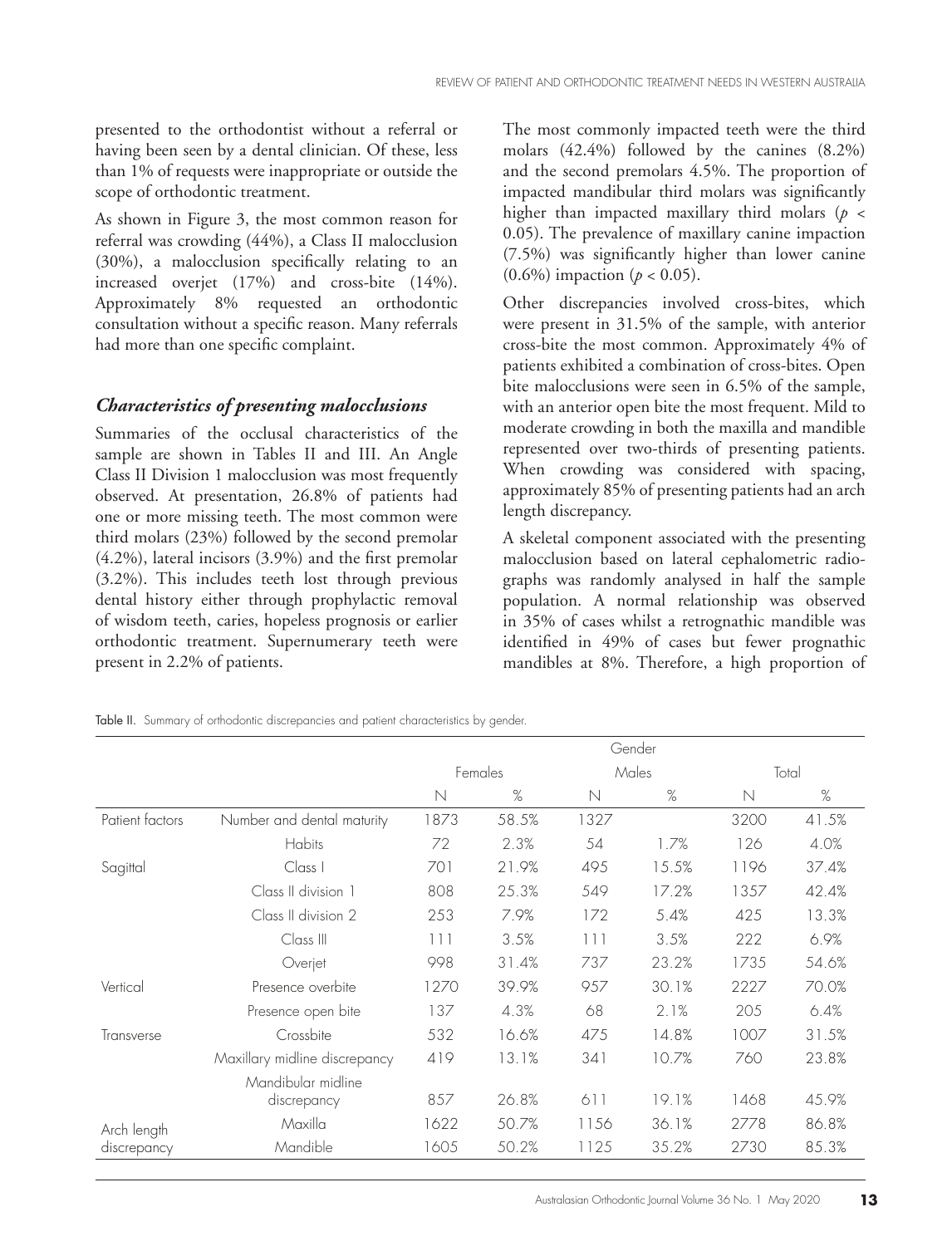

**Figure 3.** evident on the clinical records/referring letter if applicable for a particular patient. *Not specified* related to Figure 3. Summation of clinical reasons for referring to orthodontist. This figure included multiple reasons when referrals to orthodontists with the request to address the patient's orthodontic needs without exact specification of the condition(s).

presenting patients exhibited a skeletal discrepancy associated with their malocclusion.

# *Treatment characteristics*

Approximately 56% of the patients received first phase orthodontic treatment with no significant differences in the proportion of patients between the classes of malocclusion. An upper removable appliance (URA) was commonly prescribed for patients with an anterior cross-bite (7%). Patients exhibiting a posterior crossbite, either unilaterally or bilaterally, commonly received an expansion appliance. A rapid maxillary expansion device (RME) (36%) was favoured more often than slow maxillary expansion using a Quad Helix appliance (5%) or a slow expansion plate (7.4%). An anti-habit device was recommended in 6.3% of cases in which patients exhibited an open bite.

Functional appliances were prescribed in 8.8% of the adolescent population. These devices featured most commonly for the treatment of Class II Division 1 malocclusions (13.3%) when a Bionator (4.3%), Herbst (3.8%) or a Twin Block (3.7%) appliance were generally prescribed. Headgear was prescribed in 2.1% of cases. For Class II Division 2 malocclusions, functional appliances were considered in 3.6% of cases, during which the Herbst appliance (2%) was

the most recommended and headgear accounted for 0.6% of cases. A two-stage approach in treating Class II malocclusions was not considered a priority. A reverse headgear/facemask was used in 13.5% of Class III malocclusions. Only two cases of chin-cup therapy were noted during the study (<0.06%).

Fixed appliances were the most common device used in orthodontic practice, accounting for 94% of patients. This figure included patients waiting for further development with a view to fixed appliances. Full fixed appliances were the most common, accounting for 85% of cases with 10.5% of cases being single arch. Clear Aligner (eg. Invisalign - Align Technology, Inc., CA, USA) accounted for approximately 4% of cases. Of note, the cohort of patients receiving this form of treatment were generally adult females of average age 33 years (age range 17–69, median age 30, 79% female). Incognito<sup>¥</sup> (3M Oral Care, CA, USA) fixed lingual appliances accounted for 0.5% of cases.

(61.6%). This figure included modified treatment If wisdom teeth were disregarded, the majority of treatment plans involved non-extraction orthodontics plans in which patients declined the extraction of teeth. Approximately 3% of patients required surgical exposure of unerupted teeth, with the most common being impacted/unerupted maxillary canines. The majority of these teeth were surgically exposed by oral surgeons (79%), with periodontists accounting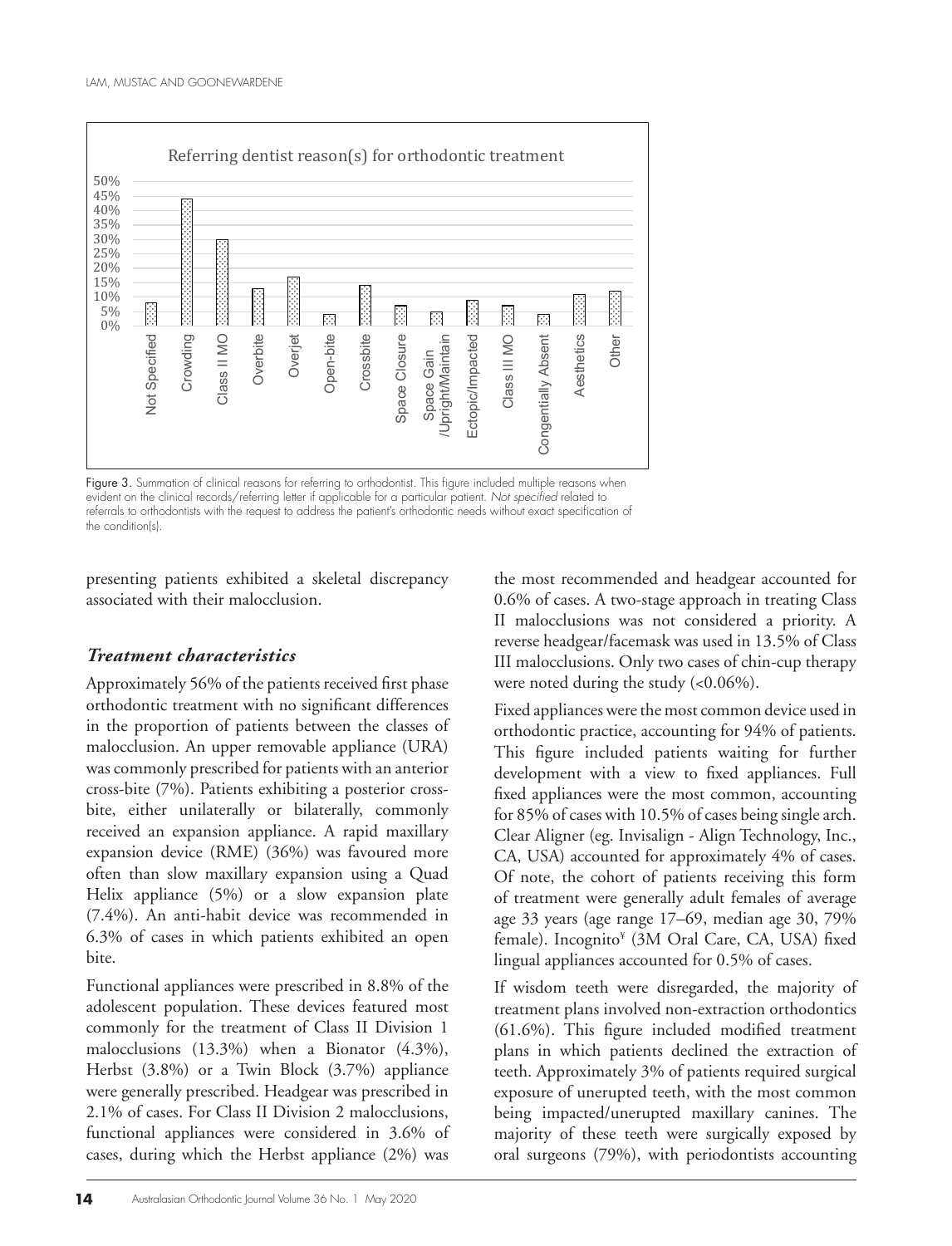

recommended but patients had opted for a non-surgical approach.<br>' Figure 4. Summation of surgical and non-surgical cases in clinical sample. It is important to appreciate that there were instances where surgery was

for 21% of cases. Surgically-assisted rapid maxillary expansion occurred in 4.2% of cases. Orthognathic surgery was most common in Class III malocclusions with 20.1% of this group undergoing surgery. In this cohort, two jaw surgery was the most frequent and accounted for 13.6%. In comparison, 4.3% of Class II Division 1 and 4.5% of Class II Division 2 patients received surgery. The majority of Class II Division 2 patients involved surgery in the mandible only (2.8%). For patients presenting with open bite malocclusions, 13.2% received surgery, with the majority of the procedures involving both jaws. Figure 4 depicts the type of jaw surgery by malocclusion. The present study demonstrated an acceptance rate of approximately 30% in which patients were willing to undergo orthognathic surgery as part of their planned orthodontic treatment. In the majority of instances, patients who declined surgery were willing to accept the limitations in outcomes.

#### **Discussion**

#### *Nature of data*

The present study investigated the socio-demographic, personal and orthodontic characteristics of patients and their management modalities in private practices. All clinicians were based in Western Australia, which represented approximately 10% of registered specialist orthodontists in the country.<sup>54</sup> A qualitative analysis of clinical samples may be of greater relevance to orthodontic planning and practice compared with studies based on screening or surveys. For example, the reported prevalence of impacted maxillary canines in the present study was 7.5% and higher than previously reported figures of 1-2.5%.<sup>55-60</sup> As data represented actual presentations, it may be a better indicator of orthodontic demand and professional workload. The present study applied no exclusion criteria and therefore represented the full range of treatments encountered in practice. Any observable differences between population-based investigations and clinical sampling may therefore be attributed to expectations regarding treatment or stated differently. What each patient observes as significant and whether they are willing to seek care becomes relevant. Clinical data also provides an insight into more elective procedures that cannot be fully quantified by population indices based on need.

It should be appreciated that data representing each patient's eventual course of management are influenced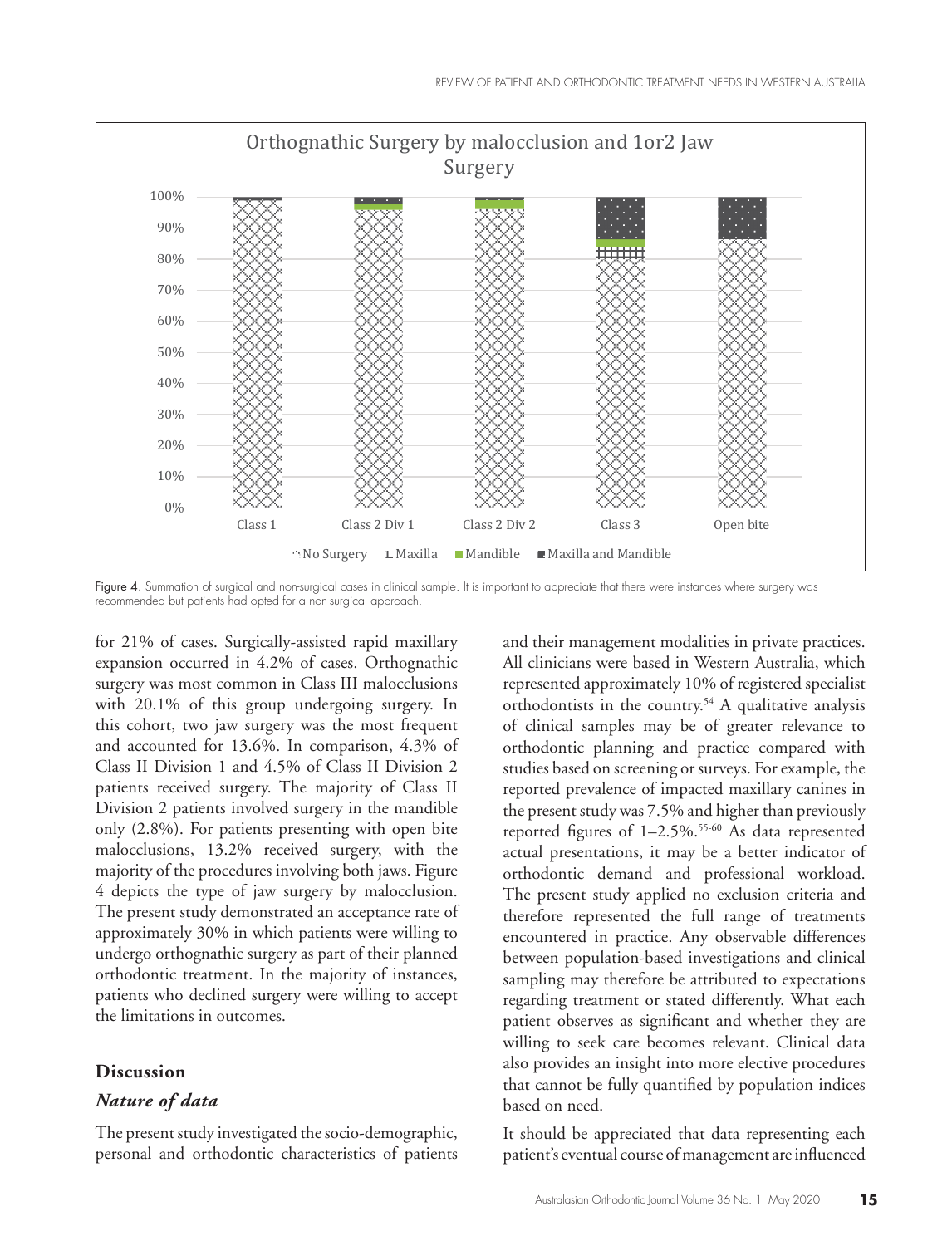| Patient                    | Dentition Type                       | Deciduous<br>0.1%          | Mixed<br>33.5%                | Permanent<br>66.4%                  |                              |                              |
|----------------------------|--------------------------------------|----------------------------|-------------------------------|-------------------------------------|------------------------------|------------------------------|
| Factors                    |                                      |                            |                               |                                     |                              |                              |
|                            | Habits                               | Thumbsucking<br>52.30%     | <b>Bruxism</b><br>13.50%      | Tongue thrust<br>34.10%             | Other<br>0.10%               |                              |
|                            | Referred by                          | Nil (walk in)<br>31.1%     | General dentist<br>42.5%      | School dentist<br>18.7%             | Dental<br>specialist<br>7.6% | Medical<br>colleague<br>0.1% |
| Sagittal                   | Overjet                              | Normal (2-3mm)<br>44.4%    | Reduced<br>3.3%               | Increased<br>48.0%                  | Edge to edge<br>(Omm) 4.3%   |                              |
| Vertical                   | Presence overbite                    | Normal (1-2mm)<br>29.0%    | Reduced<br>14.0%              | Increased<br>54.6%                  | Negative<br>2.4%             |                              |
|                            | Presence open bite                   | Anterior<br>90.7%          | Unilateral<br>posterior 6.2%  | <b>Bilateral posterior</b><br>3.1%  |                              |                              |
| Transverse                 | Crossbite                            | Anterior<br>45.8%          | Unilateral<br>posterior 38.8% | <b>Bilateral posterior</b><br>15.4% |                              |                              |
|                            | Maxillary midline<br>discrepancy     | Midsagital (<2mm)<br>76.2% | Right deviation<br>14.0%      | Left deviation<br>9.8%              |                              |                              |
|                            | Mandibular<br>midline<br>discrepancy | Midsagital (<2mm)<br>54.1% | Right deviation<br>26.1%      | Left deviation<br>19.8%             |                              |                              |
| Arch length<br>discrepancy | Maxilla                              | Normal<br>13.2%            | Mild (1-3mm)<br>35.3%         | Moderate (4-5mm)<br>29.7%           | Severe (>6mm)<br>10.2%       | Spacing<br>11.6%             |
|                            | Mandible                             | Normal<br>14.7%            | Mild (1-3mm)<br>43.5%         | Moderate (4-5mm)<br>28.5%           | Severe (>6mm)<br>7.0%        | Spacing<br>6.3%              |

Table III. Breakdown of orthodontic discrepancy by subtype.

by their personal circumstances. In many instances, the ideal or preferred treatment plan may not have been adopted. This includes instances in which patients declined the extraction of teeth, orthognathic surgery or wearing unaesthetic appliances, or in which they opted for a less costly alternative. Data also included instances in which no treatment was performed when the decision was related to the patient's age or requests that were inappropriate and/or outside the scope of orthodontics.

#### *Comparison of results with published literature*

The present study was consistent with recent investigations reporting a higher proportion of females seeking orthodontic treatment.34-36,45 It was noteworthy that almost a third of patients seeking treatment in this sample were adults. However, given the cross-sectional nature of the data and the paucity of local research, the present study was unable to report whether there was an increase in the number of adults seeking care. Despite this, it was a significant observation that, in the adult population, 75% of clear aligner cases consisted of females. This supports research suggesting that females place a greater emphasis on aesthetics,  $34,35,61$  not only in their decision to proceed with treatment but also in choosing the mechanism to fulfil their expectations. Clinical data from this study provide an invaluable insight into existing research focused on long-term orthodontic outcomes.62-65

The utilisation of orthodontic services matches the main ethnic groups in Australia (Caucasian, Asian and Indian).<sup>66</sup> However, it was notable that Indigenous Australians did not feature proportionally within the demographic range. This is consistent with research identifying disparities in this group in accessing general dental care.<sup>67-69</sup> As orthodontics is primarily referral based, it is unsurprising that this translated to lower presentations. During the present study, approximately 55% of the Australian population had private health insurance, with the vast majority having dental cover.48,70 A higher proportion of patients in the study had private health insurance (75%), which may reflect socio-economic privilege.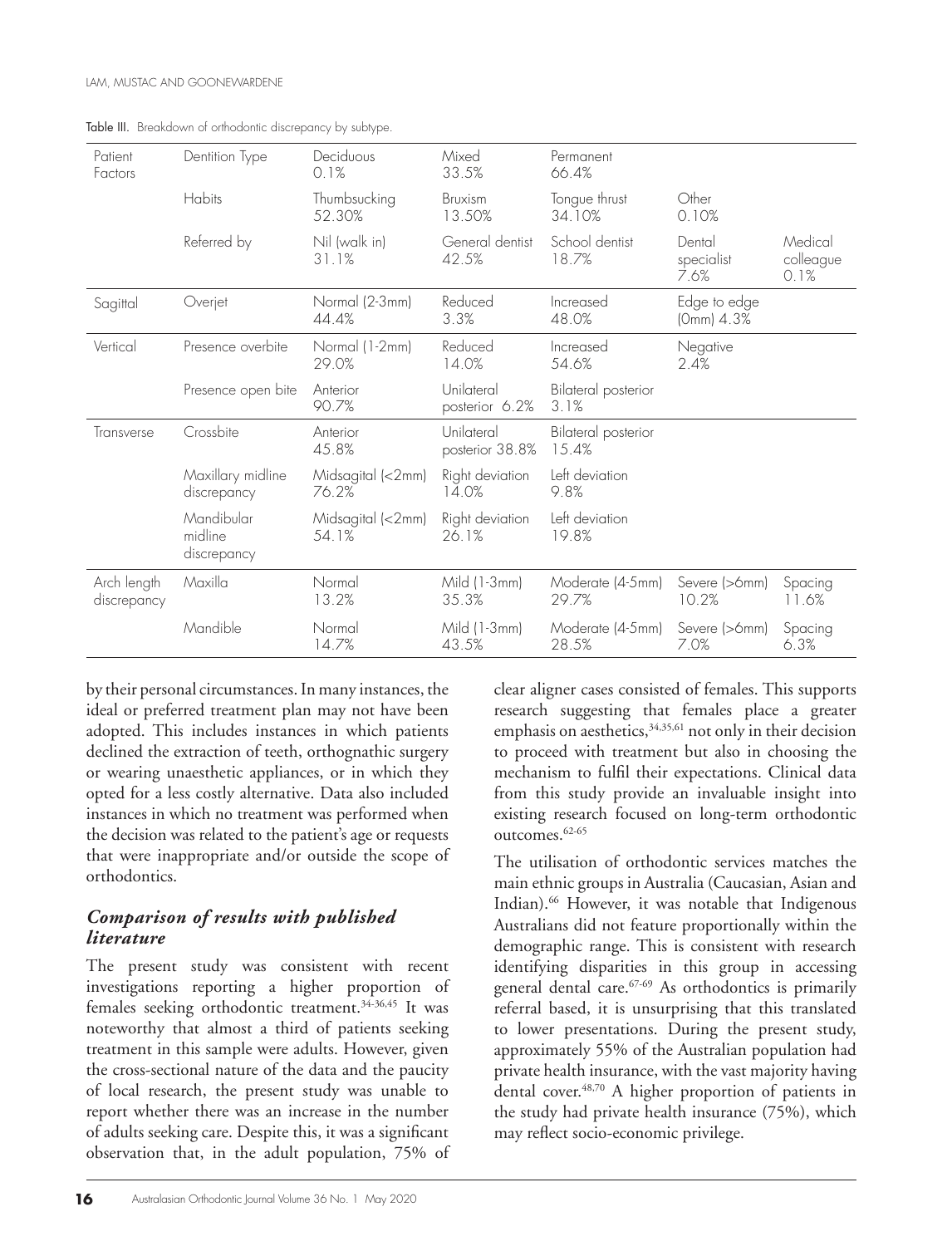In certain occlusal metrics such as crowding, $3,71$ impacted upper canines,<sup>55-60</sup> Angle Class II and III malocclusions,3,17,71 the reported values were higher than previous published research. However, this was not as consistently reported, as cross-bites,72-74 open bites $3,75,76$  and habits $77-79$  were within or less than reported frequencies. Although these metrics may be affected by the biased nature of the dataset, there were other confounding factors that were difficult to quantify. One factor was the registration method employed in the study. This was most evident in the lower frequencies of habits compared with other studies that were based in public screening clinics or large teaching institutions. When presented with an occlusion modified by a habit, the referring clinician may resort to conservative/watchful measures or the parent may not consider it necessary at that time to seek specialist referral. An additional important factor was the impact of self-assessment towards seeking treatment. It is well known that certain individuals perceive clinically milder issues to be of greater importance and will actively seek treatment. This is not uncommon as the present study reported that almost a third of patients were self-referred (walk-in) without having seen a primary clinician. This finding also provides confidence to the profession that the public is aware of the orthodontic profession and the types of services provided.

In severe malocclusions requiring multi-disciplinary care, it is curious that patients will often accept limitations. This was demonstrated in the low acceptance rate of patients willing to undergo orthognathic surgery. A proportion of patients were also willing to accept compromises in treatment in requesting non-extraction treatment plans. This provides an invaluable insight into the realities of orthodontic treatment and how each case is customised and personal.

# *Limitations*

This dataset was skewed and consisted of patients with either a perceived or clinically diagnosed malocclusion who were willing to seek treatment in private practices. Therefore, it is not possible to accurately calculate the incidence or prevalence rates of malocclusion within the population. The accuracy of the study was also dependent on the clinical diagnosis and subsequent treatment plans offered by each orthodontist. It is well known that there are often different approaches

to treating various orthodontic problems.<sup>80</sup> Although this cannot be quantified, the present study assumed that all treatment modalities offered were clinically acceptable. As this was a retrospective study, only the eventual treatment approach was recorded and may not necessarily be the ideal or clinically-preferred approach. Consistent with general dental practice in Australia, the majority of clinicians practice within the jurisdiction in which they obtained their qualification.81,82 The majority of orthodontists in this study graduated in the state of Western Australia. Since the study occurred over a two-year period and for logistic reasons, the sampling date differed between practices. Data collection for a particular practice occurred when it was practical and feasible for the researchers.

# **Conclusion**

By exploring clinical data relating to patient and treatment characteristics in West Australian private orthodontic practices, it was observed that the majority of patients were Caucasian, female, had private health insurance and were adolescent. Despite this, a large proportion of adults also sought treatment and presented with a main complaint of crowded teeth and the desire to improve aesthetics. These expectations have often resulted in patients actively seeking orthodontic treatment without a prior referral. Although most patients were prescribed fixed appliances, other forms of treatment to address their concerns were not uncommon in particular demographic groups. The use of clear aligners in the female adult population was common but the eventual course of treatment was often determined by the patient's preferences and tolerances as much as the clinical assessment and recommendation. This was demonstrated by the low acceptance rate of orthognathic surgery in extreme skeletal discrepancies. The present study provided an invaluable insight into the realities of private orthodontic practice and the types of problems encountered.

# **Acknowledgments**

This study acknowledges the private practitioners for providing the necessary data.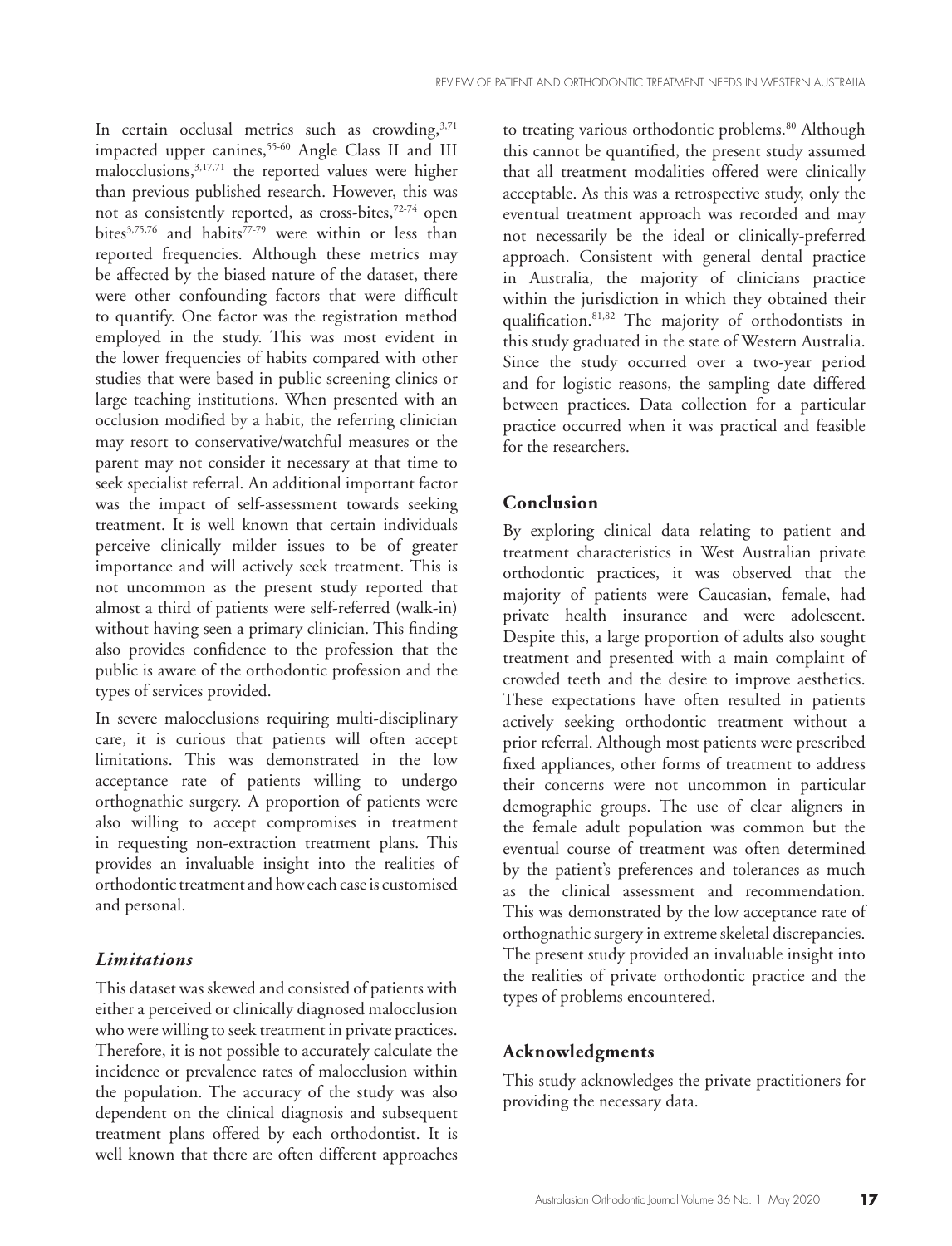#### **Conflict of interest**

The authors declare that there is no conflict of interest regarding the publication of this article.

#### **Corresponding author**

Mithran S. Goonewardene BDSc, MMedSc, CertOrth Program Director, Orthodontics School of Dentistry The University of Western Australia 17 Monash Avenue, Nedlands WA 6009

Email: mithran.goonewardene@uwa.edu.au

#### **References**

- 1. Lew KK, Foong WC, Loh E. Malocclusion prevalence in an ethnic Chinese population. Aust Dent J 1993;38:442-9.
- 2. Myllärniemi S. Malocclusion in Finnish rural children An epidemiological study of different stages of dental development. Suom Hammaslaak Toim 1970;66:219-64.
- 3. Thilander B, Pena L, Infante C, Parada SS, de Mayorga C. Prevalence of malocclusion and orthodontic treatment need in children and adolescents in Bogota, Colombia. An epidemiological study related to different stages of dental development. Eur J Orthod 2001;23:153-67.
- 4. Lauweryns I, Carels C, Vlietinck R. The use of twins in dentofacial genetic research. Am J Orthod Dentofacial Orthop 1993;103:33-8.
- 5. Markovic MD. At the crossroads of oral facial genetics. Eur J Orthod 1992;14:469-81.
- 6. Mossey PA. The heritability of malocclusion: part 2. The influence of genetics in malocclusion. Br J Orthod 1999;26:195-203.
- 7. Johe RS, Steinhart T, Sado N, Greenberg B, Jing S. Intermaxillary tooth-size discrepancies in different sexes, malocclusion groups, and ethnicities. Am J Orthod Dentofacial Orthop 2010;138:599-607.
- 8. Soh J, Sandham A, Chan YH. Occlusal status in Asian male adults: prevalence and ethnic variation. Angle Orthod 2005;75:814-20.
- 9. Corruccini RS, Townsend GC, Richards LC, Brown T. Genetic and environmental determinants of dental occlusal variation in twins of different nationalities. Hum Biol 1990;62:353-67.
- 10. de Souza BS, Bichara LM, Guerreiro JF, Quintão CC, Normando D. Occlusal and facial features in Amazon indigenous: An insight into the role of genetics and environment in the etiology dental malocclusion. Arch Oral Biol 2015;60:1177-86.
- 11. Eguchi S, Townsend GC, Richards LC, Hughes T, Kasai K. Genetic contribution to dental arch size variation in Australian twins. Arch Oral Biol 2004;49:1015-24.
- 12. Kawala B, Antoszewska J, Necka A. Genetics or environment? A twin-method study of malocclusions. World J Orthod 2007;8:405- 10.
- 13. Olczak-Kowalczyk D, Krasuska-Sławińska E, Danko M, Popińska K, Banaś E, Gozdowski D et al. Does long term parenteral nutrition in children have an impact on malocclusion? Preliminary report. Dev Period Med 2014;18:241-6.
- 14. Ciochon RL, Nisbett RA, Corruccini RS. Dietary consistency and craniofacial development related to masticatory function in minipigs. J Craniofac Genet Dev Biol 1997;17:96-102.
- 15. Mandall NA, McCord JF, Blinkhorn AS, Worthington HV, O'Brien KD. Perceived aesthetic impact of malocclusion and oral

self-perceptions in 14-15-year-old Asian and Caucasian children in greater Manchester. Eur J Orthod 2000;22:175-83.

- 16. Spalj S, Slaj M, Varga S, Strujic M, Slaj M. Perception of orthodontic treatment need in children and adolescents. Eur J Orthod 2010;32:387-94.
- 17. Proffit WR, Fields HW, Sarver DM. Contemporary Orthodontics. 4th edn. St Louis: Mosby, 2007.
- 18. Isiekwe GI, Sofola OO, Onigbogi OO, Utomi IL, Sanu OO, daCosta OO. Dental esthetics and oral health-related quality of life in young adults. Am J Orthod Dentofacial Orthop 2016;150:627- 36.
- 19. Liu Z, McGrath C, Hägg U. The impact of malocclusion/ orthodontic treatment need on the quality of life. A systematic review. Angle Orthod 2009;79:585-91.
- 20. Silvola AS, Varimo M, Tolvanen M, Rusanen J, Lahti S, Pirttiniemi P. Dental esthetics and quality of life in adults with severe malocclusion before and after treatment. Angle Orthod 2014;84:594-9.
- 21. Taylor KR, Kiyak A, Huang GJ, Greenlee GM, Jolley CJ, King GJ. Effects of malocclusion and its treatment on the quality of life of adolescents. Am J Orthod Dentofacial Orthop 2009;136:382-92.
- 22. Zhou Y, Wang Y, Wang X, Volière G, Hu R. The impact of orthodontic treatment on the quality of life a systematic review. BMC Oral Health 2014;14:66.
- 23. Albino JE, Lawrence SD, Tedesco LA. Psychological and social effects of orthodontic treatment. J Behav Med 1994;17:81-98.
- 24. Dann C 4th, Phillips C, Broder HL, Tulloch JF. Self-concept, Class II malocclusion, and early treatment. Angle Orthod 1995;65:411-6.
- 25. Tung AW, Kiyak HA. Psychological influences on the timing of orthodontic treatment. Am J Orthod Dentofacial Orthop 1998;113:29-39.
- 26. Drugan CS, Hamilton S, Naqvi H, Boyles JR. Inequality in uptake of orthodontic services. Br Dent J 2007;202:E15; discussion 326-7.
- 27. Foster Page LA, Thomson WM. Malocclusion and uptake of orthodontic treatment in Taranaki 12-13-year-olds. N Z Dent J 2005;101:98-105; quiz 111.
- 28. Proffit WR, Fields HW Jr, Moray LJ. Prevalence of malocclusion and orthodontic treatment need in the United States: estimates from the NHANES III survey. Int J Adult Orthodon Orthognath Surg 1998;13:97-106.
- 29. Healey DL, Gauld RD, Thomson WM. The socio-demographic and malocclusion characteristics of adolescents presenting for specialist orthodontic treatment in New Zealand practices. Aust Orthod J 2015;31:20-5.
- 30. Brown DF, Spencer AJ, Tolliday PD. Social and psychological factors associated with adolescents' self-acceptance of occlusal condition. Community Dent Oral Epidemiol 1987;15:70-3.
- 31. Thomson WM. Orthodontic treatment outcomes in the long term: findings from a longitudinal study of New Zealanders. Angle Orthod 2002;72:449-55.
- 32. Reichmuth M, Greene KA, Orsini MG, Cisneros GJ, King GJ, Kiyak HA. Occlusal perceptions of children seeking orthodontic treatment: impact of ethnicity and socioeconomic status. Am J Orthod Dentofacial Orthop 2005;128:575-82.
- 33. Whitesides J, Pajewski NM, Bradley TG, Iacopino AM, Okunseri C. Socio-demographics of adult orthodontic visits in the United States. Am J Orthod Dentofacial Orthop 2008;133:489 e9-14.
- 34. Harris EF, Glassell BE. Sex differences in the uptake of orthodontic services among adolescents in the United States. Am J Orthod Dentofacial Orthop 2011;140:543-9.
- 35. Deli R, Macrì LA, Radico P, Pantanali F, Grieco DL, Gualano MR et al. Orthodontic treatment attitude versus orthodontic treatment need: differences by gender, age, socioeconomical status and geographical context. Community Dent Oral Epidemiol 2012;40 Suppl 1:71-6.
- 36. Badran SA, Al-Khateeb S. Factors influencing the uptake of